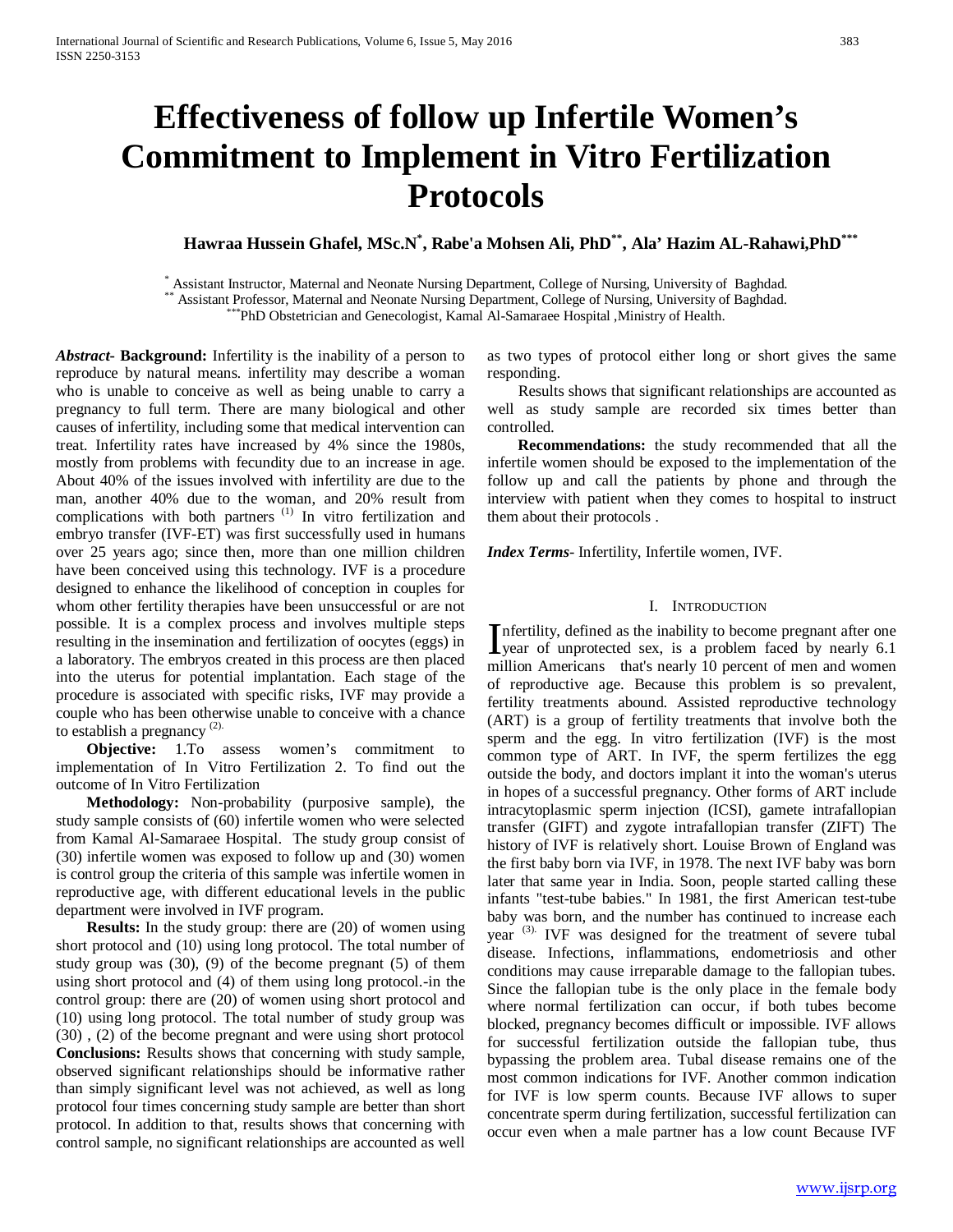allows to super concentrate sperm during fertilization, successful fertilization can occur even when a male partner has a low count. In recent years a process has been developed where a single sperm can be injected into an egg to cause fertilization, a procedure called intracytoplasmic sperm injection, commonly referred to as ICSI. ICSI enables fertilization in even the every lowest of sperm counts <sup>(4)</sup>. In order to maximize success rates with in vitro fertilization. There are several ovarian stimulation medication protocols that are used to stimulate the ovaries to make enough follicles and eggs. Without stimulating medications, the ovaries make and release only 1 mature egg per menstrual cycle month (5).

# II. METHODOLOGY

 The follow up is made through the phone and interview with patients when they come to hospital.<sup>(6)</sup> The Instructions that gives to the women during the follow up includes:Information about IVF procedure.

 Teaching the women about the importance of the commitment in the time of taking their medications such as, injections some of injection take at the morning and the other take at the evening in certain time according to the doctor's order .Teaching the women about the side effect of medications.<sup> $(7)$ </sup> Teaching the women about the correct site of injection because some of injection should be inject intramuscular and other inject subcutaneously. $^{(8)(9)}$  The correct way to keep the medications cold when the woman transport it from hospital to her home to prevent damages of this medications by keep this medication cold by using of ice.information about save of medication<sup> $(10)$ </sup> .because this medications consist of hormone that damaged in the hot and in the freeze. The woman should be keep it in the door of refrigerator. Information about the importance of commitment in a time of injection.

 Information about the complications of IVF may be occurring.

## III. RESULTS AND FINDINGS

# *Part 1: Distribution of Socio-Demographical Characteristics variables:*

 **Table (4-1) shows distribution of studied groups (with and without) follow up of IVF protocols, in light of "Socio-Demographical Characteristics" variables (SDCv.), as well as comparisons significant are obtained to be sure that two independent groups are thrown from the same population concerning of that variables.**

| Table (4-1): Distribution studied groups according to Socio-Demographical Characteristics variables (SDCv.) |  |  |  |
|-------------------------------------------------------------------------------------------------------------|--|--|--|
|-------------------------------------------------------------------------------------------------------------|--|--|--|

| SDCv.             | <b>Classes</b>                                                                  |               | (with follow<br>$\mathbf{u}(\mathbf{p})$ |               | (without<br>follow up) |               | $\mathbf{C.S.}$ <sup>(*)</sup><br>[P-value] |  |  |
|-------------------|---------------------------------------------------------------------------------|---------------|------------------------------------------|---------------|------------------------|---------------|---------------------------------------------|--|--|
|                   |                                                                                 |               | No.                                      | $\frac{0}{0}$ | No.                    | $\frac{0}{0}$ |                                             |  |  |
|                   | < 20<br>$20 -$                                                                  |               | 1                                        | 3.3           | $\mathbf{0}$           | $\bf{0}$      |                                             |  |  |
|                   |                                                                                 |               | $\overline{\mathbf{5}}$                  | 16.7          | 7                      | 23.3          |                                             |  |  |
| of<br>Age         | $25 -$                                                                          |               | 7                                        | 23.3          | $\boldsymbol{9}$       | 30.0          |                                             |  |  |
| <b>Wife</b>       | $30 -$                                                                          |               | 8                                        | 26.7          | 8                      | 26.7          | $C.C.=0.294$                                |  |  |
| Yrs.              | $35 -$                                                                          |               | 5                                        | 16.7          | 6                      | 20.0          | $P=0.339$ (NS)                              |  |  |
|                   | $40 - 50$                                                                       |               | $\overline{\mathbf{4}}$                  | 13.3          | $\mathbf{0}$           | 0.0           |                                             |  |  |
|                   |                                                                                 | $Mean \pm SD$ | $30.5 \pm 6.61$                          |               | $28.83 \pm 5.82$       |               |                                             |  |  |
|                   | $20 -$                                                                          |               | $\bf{0}$                                 | $\bf{0}$      | $\overline{2}$         | 6.7           |                                             |  |  |
|                   | $25 -$<br>$30 -$                                                                |               | 5                                        | 16.7          | $\overline{5}$         | 16.7          |                                             |  |  |
| Age<br>of         |                                                                                 |               | 6                                        | 20            | 8                      | 26.7          |                                             |  |  |
| <b>Husband</b>    | $35 -$                                                                          |               | 6                                        | 20            | 8                      | 26.7          | $C.C.=0.261$                                |  |  |
| Yrs.              | $40 -$                                                                          |               | 11                                       | 36.7          | 6                      | 20            | $P=0.497$ (NS)                              |  |  |
|                   | $45 - 50$                                                                       |               | $\overline{2}$                           | 6.7           | 1                      | 3.3           |                                             |  |  |
|                   | $Mean \pm SD$                                                                   |               | $36.33 \pm 6.37$                         |               | $34.2 \pm 6.35$        |               |                                             |  |  |
| Rh:               | Pos.                                                                            |               | 28                                       | 93.3          | 29                     | 96.7          | $C.C.=0.076$                                |  |  |
| <b>Wife</b>       | Neg.                                                                            |               | $\overline{2}$                           | 6.7           | $\mathbf{1}$           | 3.3           | $P=0.554$ (NS)                              |  |  |
| Rh<br>$\bullet$   | Pos.                                                                            |               | 30                                       | 100           | 29                     | 96.7          | $C.C.=0.129$                                |  |  |
| <b>Husband</b>    | Pos.                                                                            |               | $\bf{0}$                                 | $\bf{0}$      | $\mathbf{1}$           | 3.3           | $P=0.313$ (NS)                              |  |  |
|                   | <b>Relative</b><br><b>Not Relative</b>                                          |               | 16                                       | 53.3          | 19                     | 63.3          | $C.C.=0.101$                                |  |  |
| Consanguinity     |                                                                                 |               | 14                                       | 46.7          | 11                     | 36.7          | $P=0.432$ (NS)                              |  |  |
|                   | <b>Illiterate</b><br><b>Graduate of Primary</b><br><b>Graduate of Secondary</b> |               | $\mathbf{1}$                             | 3.3           | $\mathbf{3}$           | 10.0          |                                             |  |  |
| <b>Education:</b> |                                                                                 |               | 11                                       | 36.7          | 11                     | 36.7          | $C.C.=0.179$                                |  |  |
| <b>Wife</b>       |                                                                                 |               | 12                                       | 40.0          | 9                      | 30.0          | $P=0.575$ (NS)                              |  |  |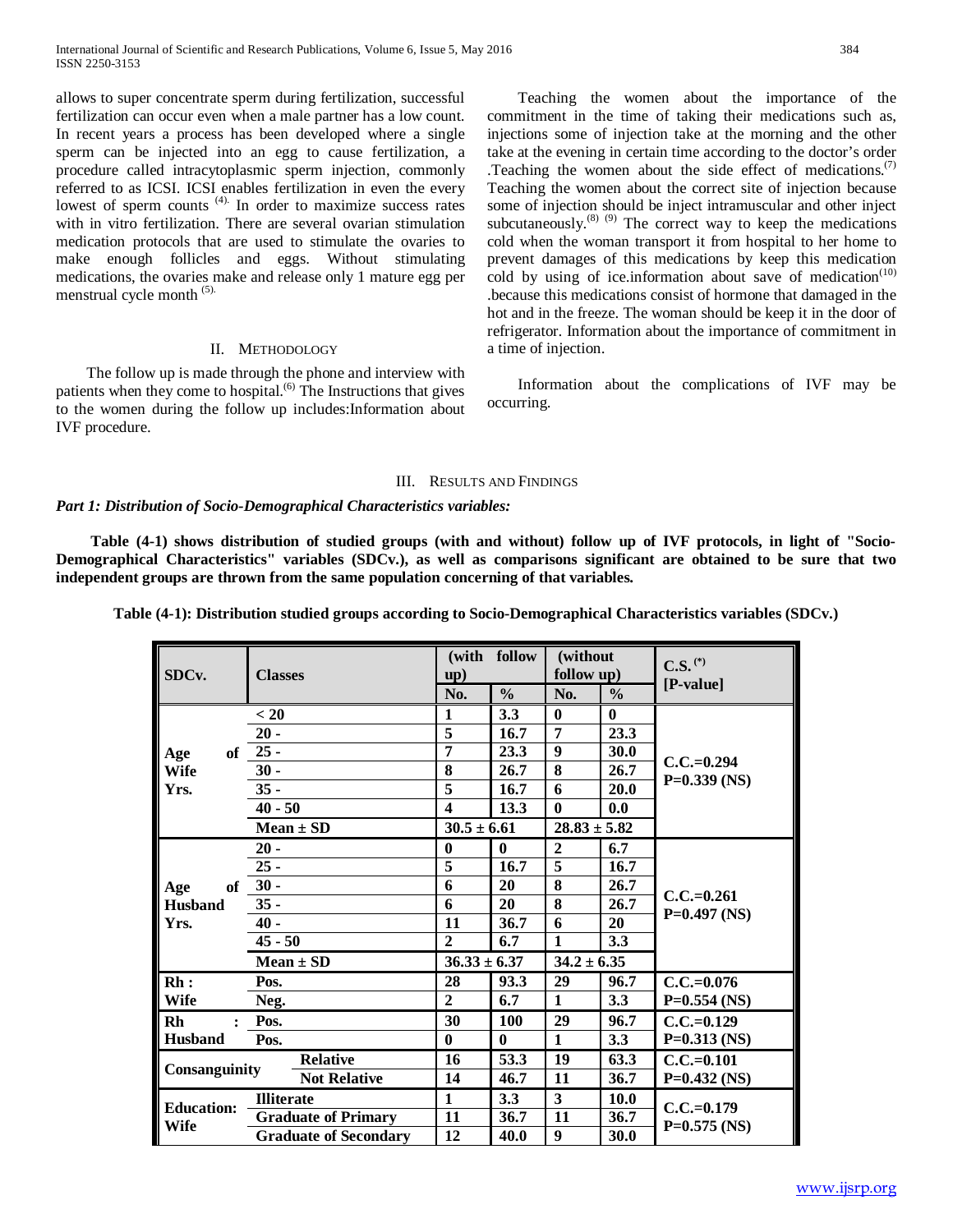|                             | <b>Higher education</b>      | 6              | 20.0 | 7                | 23.3 |                                |
|-----------------------------|------------------------------|----------------|------|------------------|------|--------------------------------|
|                             | <b>Illiterate</b>            | 1              | 3.3  | $\mathbf{1}$     | 3.3  |                                |
| <b>Education:</b>           | <b>Graduate of Primary</b>   | 8              | 26.7 | 11               | 36.7 | $C.C.=0.156$                   |
| <b>Husband</b>              | <b>Graduate of Secondary</b> | 9              | 30   | 11               | 36.7 | $P=0.681$ (NS)                 |
|                             | <b>Higher education</b>      | 12             | 40   | $\overline{7}$   | 23.3 |                                |
| Occup.                      | <b>Employer</b>              | 24             | 80   | 26               | 87.7 | $C.C.=0.089$                   |
| <b>Wife</b>                 | <b>House</b> wife            | 6              | 20   | $\boldsymbol{4}$ | 12.3 | $P=0.488$ (NS)                 |
| Occup.                      | <b>Employer</b>              | 15             | 50   | 18               | 60   | $C.C.=0.100$                   |
| <b>Husband</b>              | <b>Free Job</b>              | 15             | 50   | 12               | 40   | $P=0.436$ (NS)                 |
|                             | <b>Married before</b>        | $\mathbf{2}$   | 6.7  | $\mathbf{1}$     | 3.3  |                                |
| Marriage-<br><b>Wife</b>    | <b>First wife</b>            | 26             | 86.7 | 23               | 76.7 | $C.C.=0.201$<br>$P=0.284$ (NS) |
|                             | <b>Second wife</b>           | $\overline{2}$ | 6.7  | 6                | 20.0 |                                |
| Marriage-<br><b>Husband</b> | <b>Married before</b>        | $\mathbf{2}$   | 6.7  | 3                | 10   | $C.C.=0.193$                   |
|                             | <b>Not married before</b>    | 27             | 90   | 23               | 76.7 | $P=0.313$ (NS)                 |
|                             | <b>Polygamous</b>            |                | 3.3  | $\boldsymbol{4}$ | 13.3 |                                |

**(\*) NS: Non Sig. at P≥ 0.05; C.C. : Contingency Coefficient**.

 **Results shows that no significant differences at P>0.05 are accounted between studied groups, which indicating that two independent groups are thrown from the same population in light of (SDCv.), and that are more reliable for this study, since any meaningful differences may be registered among the studied outcomes should be interpreted by effectiveness of IVF protocols in light of follow up or not.** 

# *Part 2: Distributions of reproductive status:*

**Table(4-2): Distributions of reproductive status at the studied samples with comparisons significant**

| <b>Reproductive Status</b>      |                                       | Resp.               | (with<br>up)            | follow            | (without<br>follow up)  |               | $\mathbf{C.S.}^{(*)}$          |
|---------------------------------|---------------------------------------|---------------------|-------------------------|-------------------|-------------------------|---------------|--------------------------------|
|                                 |                                       |                     | No.                     | $\frac{0}{0}$     | No.                     | $\frac{0}{0}$ | $[P-value]$                    |
|                                 | <b>Previous Pregnancy</b>             | Yes                 | 12                      | 40                | 8                       | 26.7          | $C.C.=0.140$                   |
|                                 |                                       | N <sub>0</sub>      | 18                      | 60                | 22                      | 73.3          | $P=0.273$ (NS)                 |
|                                 | <b>Previous Ectopic</b>               | Yes                 | $\overline{2}$          | 6.7               | $\overline{2}$          | 6.7           | $C.C.=0.000$                   |
|                                 | <b>Pregnancy</b>                      | N <sub>0</sub>      | 28                      | 93.3              | 28                      | 93.3          | $P=1.000$ (NS)                 |
|                                 | <b>Previous abortion</b>              | Yes                 | 5                       | 16.7              | 6                       | 20            | $C.C.=0.043$                   |
|                                 |                                       | N <sub>0</sub>      | 25                      | 83.3              | 24                      | 80            | $P=0.739$ (NS)                 |
|                                 | <b>Previous</b><br><b>birth</b><br>of | Yes                 | $\bf{0}$                | $\bf{0}$          | $\bf{0}$                | $\bf{0}$      | $C.C.=0.000$                   |
|                                 | deformed baby                         | N <sub>0</sub>      | 30                      | <b>100</b>        | 30                      | 100           | $P=1.000$ (NS)                 |
|                                 |                                       | Yes                 | 8                       | 26.7              | $\overline{\mathbf{4}}$ | 13.3          | $C.C.=0.164$                   |
|                                 | <b>Previous delivery</b>              | N <sub>0</sub>      | 22                      | 73.3              | 26                      | 86.7          | $P=0.197$ (NS)                 |
|                                 | Puerperal fever (in a                 | Yes                 | $\bf{0}$                | $\mathbf{0}$      | $\bf{0}$                | $\bf{0}$      | $C.C.=0.000$                   |
|                                 | secondary infertility)                | N <sub>0</sub>      | 30                      | 100               | 30                      | 100           | $P=1.000$ (NS)                 |
| Did you have or suffering from: | Fallopian<br>tube<br>obstruction      | One tub             | $\mathbf{2}$            | 6.7               | $\overline{2}$          | 6.7           | $C.C.=0.133$<br>$P=0.584$ (NS) |
|                                 |                                       | <b>Both of them</b> | $\overline{\mathbf{1}}$ | $\overline{3.3}$  | $\overline{3}$          | 10            |                                |
|                                 |                                       | <b>Opened tubes</b> | 27                      | 90                | $\overline{25}$         | 83.3          |                                |
|                                 | <b>Gland</b><br>Pituitary             | Yes                 | 5                       | 16.7              | $\overline{\mathbf{3}}$ | 10            | $C.C.=0.098$                   |
|                                 | <b>Disorders</b>                      | N <sub>0</sub>      | 25                      | 83.3              | 27                      | 90            | $P=0.448$ (NS)                 |
|                                 | of<br><b>Elevated</b>                 | Yes                 | 11                      | 36.7              | 13                      | 43.3          | $C.C.=0.068$                   |
|                                 | <b>Prolactine hormone</b>             | N <sub>0</sub>      | 10                      | 63.3              | 17                      | 56.7          | $P=0.598$ (NS)                 |
|                                 |                                       | $<$ 5 yrs.          | 5                       | 16.7              | $\overline{5}$          | 16.7          |                                |
|                                 | <b>Duration of infertility</b>        | $5 - 9$             | 15                      | 50                | 13                      | 43.3          | $C.C.=0.181$                   |
| Yrs.                            |                                       | $10 - 14$           | 7                       | $\overline{23.3}$ | $\overline{11}$         | 36.7          | $P=0.566$ (NS)                 |
|                                 |                                       | $15 - 19$           | 3                       | 10                | $\mathbf{1}$            | 3.3           |                                |
|                                 | <b>Type of infertility</b>            | Primary             | 23                      | 76.7              | 27                      | 90            | $C.C.=0.176$                   |
|                                 |                                       | <b>Secondary</b>    | 7                       | 23.3              | 3                       | 10            | $P=0.166$ (NS)                 |
| The<br>of infertility<br>causes |                                       | Yes                 | 21                      | 70                | 23                      | 76.7          | $C.C.=0.075$                   |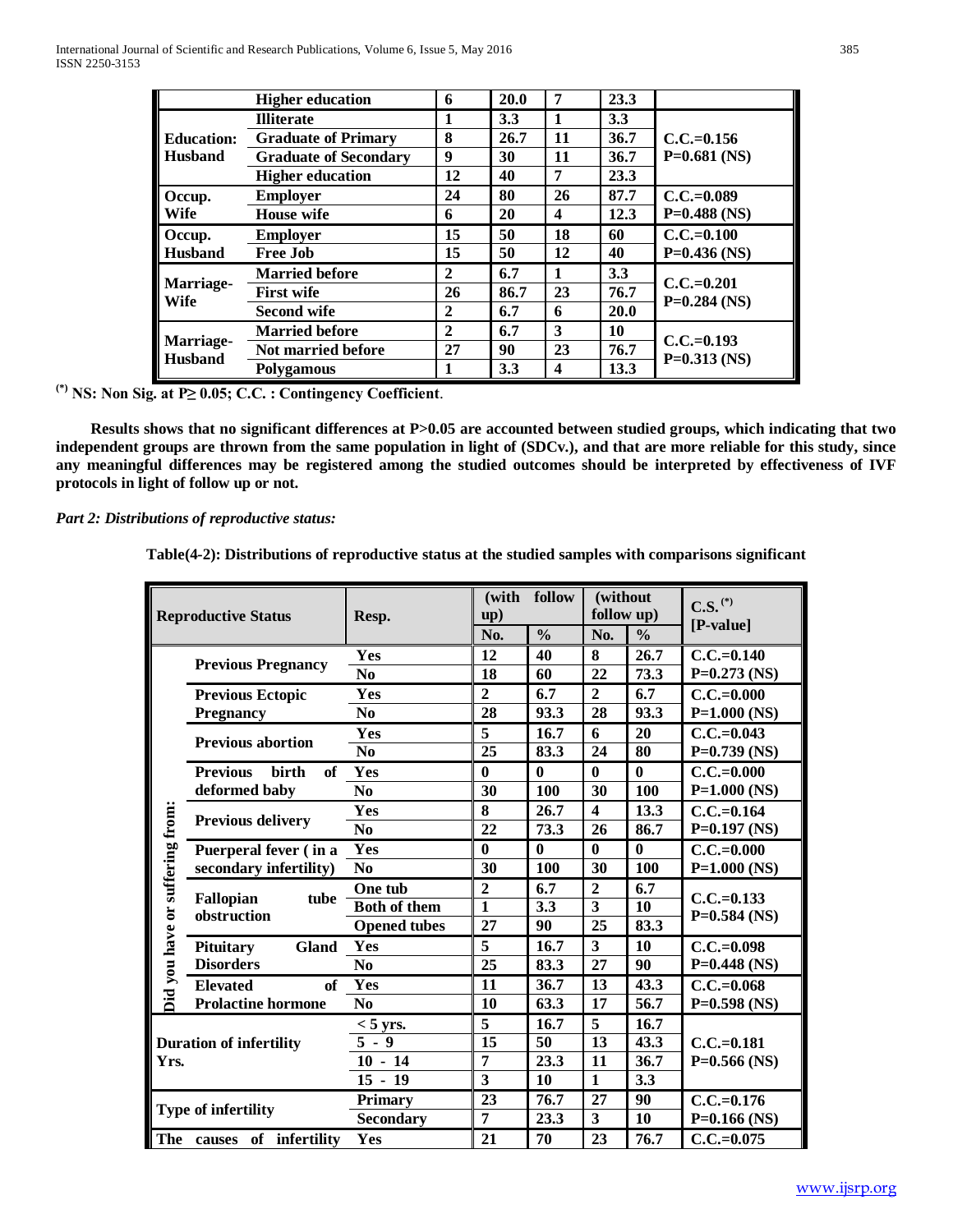|        | husband<br>vour<br>rolotor -<br>t0<br>-сіаіси | No         | 30 | $\sim$ $\sim$<br>້≝ພ∙ | (NS)<br>$- - -$<br>D.,<br>.<br>$-v \omega$ |
|--------|-----------------------------------------------|------------|----|-----------------------|--------------------------------------------|
| $\sim$ | $\mathbf{A}$<br>.                             | <b>GOR</b> |    |                       |                                            |

**(\*)NS: Non Sig. at P>0.05; C.C. : Contingency Coefficient**.

 **Table (4-2) shows distribution of observed frequencies, and percentages of reproductive status, as well as relationships among studied groups with comparisons significant, which shows that two independent groups are thrown from the same population in light of (Reproductive Status), and that are more reliable for this study, since any meaningful differences may be registered among final outcomes should be interpreted by effectiveness of IVF protocols in light of follow up or not.**

*Part 3: Effectiveness Distribution IVF protocols in light of follow up or not :*

 **Relationship among studied groups (with and without follow up) protocol and final results of program either success /or failure program, contingency coefficients are constructed in table (4-3) within comparisons significant, as well as an odds ratio, and cohort of failure results among stating with and without follow up of protocols**

**Table(4-3): Distribution of final results of program and studied groups (with and without) IVF protocols with comparisons significant**

| <b>Groups</b>     | No.<br>and<br><b>Percent</b> | The final result<br>of program<br><b>Failure</b><br><b>Success</b> |       | <b>Total</b> | $C.S.$ <sup>(*)</sup><br>$[P-value]$ |
|-------------------|------------------------------|--------------------------------------------------------------------|-------|--------------|--------------------------------------|
|                   | No.                          | 9                                                                  | 21    | 30           | $C.C.=0.289$                         |
| With follow up    | % Groups                     | 30%                                                                | 70%   | 100%         | $P=0.020$ (S)                        |
|                   | $%$ program                  | 81.8%                                                              | 42.9% | 50%          | <b>Odds Ratio</b>                    |
|                   | No.                          | 2                                                                  | 28    | 30           | (1:6)                                |
| Without follow up | % Groups                     | 6.7%                                                               | 93.3% | 100%         | 95% C.I.                             |
|                   | $\%$<br>program              | 18.2%                                                              | 57.1% | 50%          | (1.17 : 30.73)                       |
| <b>Total</b>      | No.                          | 11                                                                 | 49    | 60           | Cohort : (Success)                   |
|                   | % Groups                     | 18.3%                                                              | 81.7% | 100%         | (1:4.5)<br>95% C.I.                  |
|                   | $\%$<br>program              | 100%                                                               | 100%  | 100%         | (1.06:19.11)                         |

*P* **(\*)***<sup>P</sup>* **S: Sig. at P<0.05; C.C. : Contingency Coefficient**.

 **Results shows that concerning with follow up group, observed significant relationships are accounted significant different at P<0.05. In addition to that, protocols with follow up stating six times of successes outcomes better than without follow up protocols, with too long an expected successfulness of final outcomes according to 95% confidence interval for preceding related rate, which stating more than thirty times could be achieved due to applicable of follow up protocols. In addition to that, cohort to success outcomes are accounted four and a half times of effectiveness concerning with follow up protocols in matching of without follow up group, with too long an expected successfulness of final outcomes according to 95% confidence interval for preceding related rate, which stating more than nineteenth times could be achieved due to applicable of follow up protocols.**

 **Figure (4-3) represent graphically distribution of studied groups (with and without) IVF protocol.**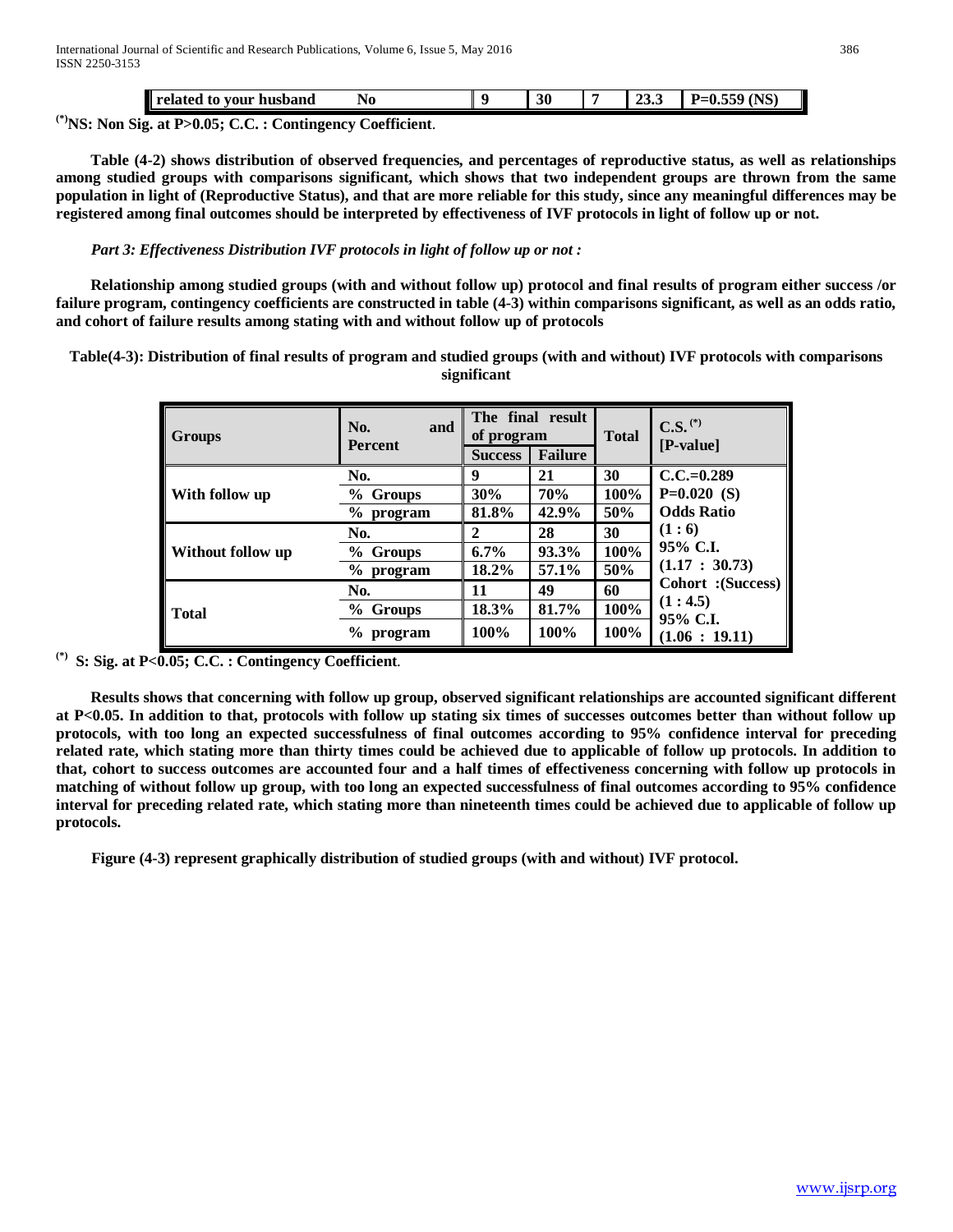



## IV. DISCUSSION OF THE RESULTS

 Table (4-1) shows observed frequencies, and percentages of the studied socio-demographical characteristics variables (SDCV.) which are distributed according to studied samples (with, and without follow up), as well as comparisons significant for relationships. Results shows that no significant differences at P>0.05 are accounted between the two samples, and that are more reliable for this study, since any meaningful deviation may registered between the studied samples should be interpreted for effectiveness of applying studied follow up Relative to subject's "Age Groups ", majority of the studied samples are reported at the age ranged  $(25 – 29)$  years for wife, and  $(40 – 44)$  years for husband, then followed with subject's "Rh", results indicated that most of the studied individuals had a positive results, and they are accounted in light of with and without follow up 18(93.3%), and 29(96.7%) for wife, as well as 30(100%), and 29(96.7%) for husband, then followed with subjects of "Consanguinity status", results indicated that sample of with follow up are accounted 16(53.3%), while without follow up sample are accounted 19(63.3%), then followed with subject's "Level of Education", results shows that more of fifty percent of studied sample of "wife" had graduated secondary school and high educated, and they are accounted for  $18(60.0\%)$  and  $17(53.3\%)$ , as well as sample of "husband" are accounted 21(70.0%) and 18(60.0%), then followed with subject's "Occupation", results shows that most of the studied samples in light of "wife" had recorded employed, and they are accounted 24(80%) and 26(87.7%), as well as sample of "husband" had recorded employed, and accounted in light of with and without follow up 15(50.0%) and 18(60.0%) respectively, and the leftover had free job. Marriage status for wife had recorded mostly first wife, and accounted in light of with and without follow up 26(86.7%) and 23(76.7%) respectively, then finally followed with subject's "Marriage status" for husband had recorded mostly not married before, and

accounted in light of with and without follow up 27(90%) and 23(76.7%) respectively

 Table (4-2) shows distribution of the observed frequencies, and percentages of reproductive status, as well as relationships among studied samples with comparisons significant, and as follows:

 a.Regarding to subjects "Previous Pregnancy", results indicated that there has been no significant different at P>0.05 between studied samples, with 8(26.7%) at the control sample, while  $12(40%)$  individuals are accounted at the study sample.

 b.Regarding to subjects "Previous Ectopic Pregnancy", results indicated that there has been no significant different at P>0.05 accounted between studied samples, with 2(6.7%) individuals are accounted at the control and study samples .

 c.Regarding to subjects "Previous abortion", results indicated that there has been no significant different at P>0.05 accounted between studied samples, with 6(20%) at the control sample, while 5(16.7%) individuals are accounted at the study sample .

 d.Regarding to subjects "Previous birth of deformed baby", results indicated that there has been no individuals are accounted at the study and control samples .

 e.Regarding to subjects "Previous delivery", results indicated that there has been no significant different at P>0.05 accounted between studied samples, with 4(13.3%) at the control sample, while 8(26.7%) individuals are accounted at the study sample. Relationship among studied samples (with and without follow up) and final results of program either success of program (pregnancy occur) or failure, contingency coefficients are constructed in table (4-3) within comparisons significant, as well as an odds ratio.

 Results shows that concerning with study sample, observed significant relationships should be informative rather than simply significant level was not achieved, as well as long protocol four times concerning study sample are better than short protocol. In